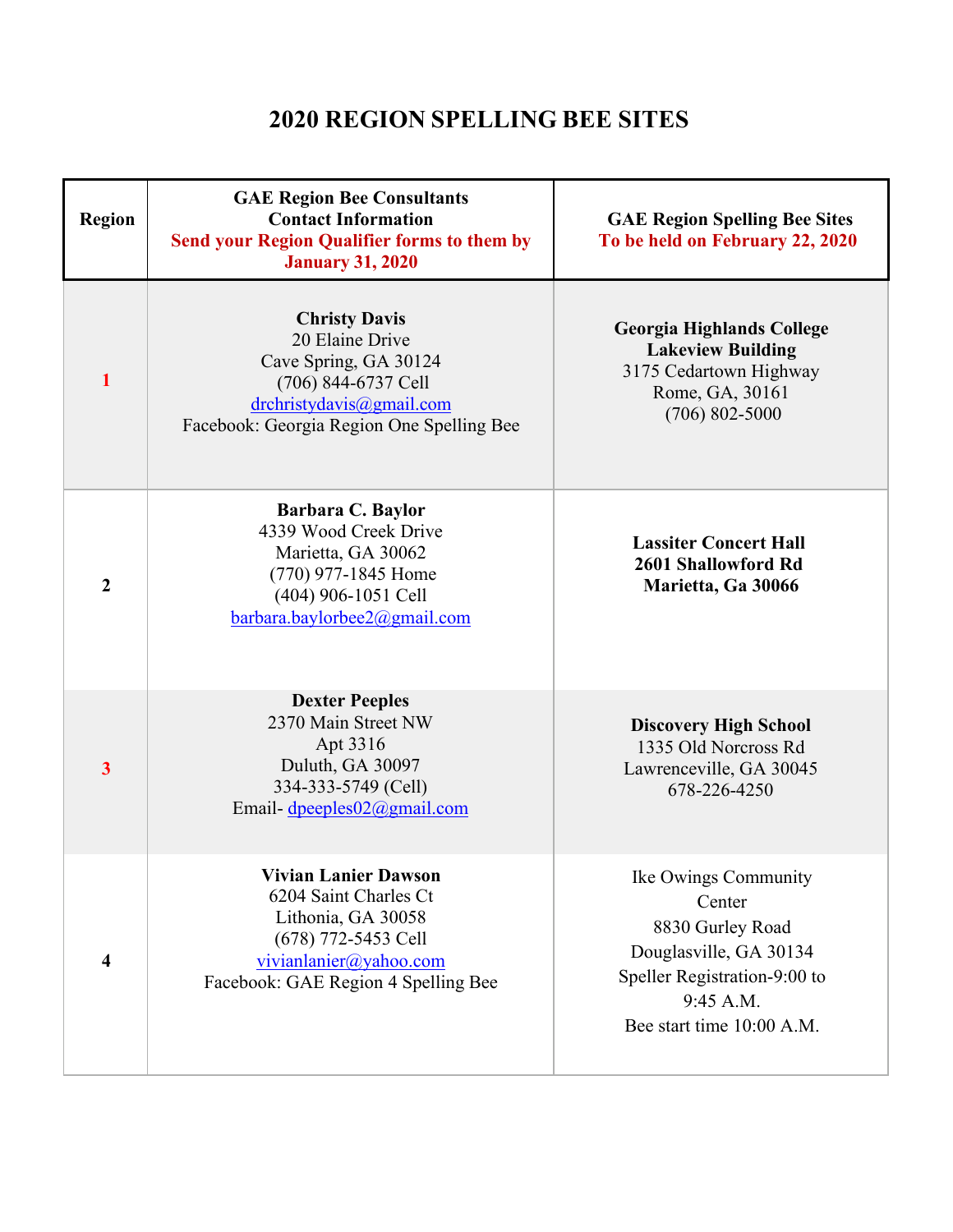| $\overline{\mathbf{5}}$ | <b>April Swain</b><br>2992 Arabian Woods Drive<br>Lithonia, GA 30038<br>404-641-8635 Cell<br>aprilswain98@gmail.com                                                      | <b>Edwards Middle School</b><br>2633 Stanton Road<br>Conyers, GA 30094<br>770-483-3255                                                                 |
|-------------------------|--------------------------------------------------------------------------------------------------------------------------------------------------------------------------|--------------------------------------------------------------------------------------------------------------------------------------------------------|
| 6                       | Dr. Rhonda R. Moulder<br>103 Brantley Ridge<br>Warner Robins, GA 31088<br>$(478)$ 397-4855 (Cell)<br>dgmoulder@yahoo.com                                                 | The C.W. Pettigrew Center<br>1005 State University Drive<br>Fort Valley, GA 31030<br>$(478)$ 825-6478                                                  |
| $\overline{7}$          | <b>Melvin Sanders</b><br>103-B Valley Rd. Southwest<br>Eatonton, GA 31024-6515<br>(706) 485-7417 Home<br>(706) 485-8547 Work<br>(706) 485-7090 Fax<br>MSRSanders@aol.com | <b>Putnam County Middle School</b><br>140 Sparta highway<br>Eatonton, GA 31024<br>$(706)$ 485-8547                                                     |
| 8                       | Dr. Keenya G. Mosley<br>214 Preservation Drive<br>Savannah, GA 31419<br>(912) 272-4156 Mobile<br>(844) 873-1246 FAX<br>Drmosley83@gmail.com                              | Georgia Southern University @<br><b>Armstrong University Campus</b><br>11935 Abercorn Street<br>Savannah, GA 31419<br>$(912)$ 344-2576                 |
| 9                       | <b>Jeanette Grimsley</b><br>507 S. Martin Street<br>Bainbridge, GA 39818<br>$(229)$ 248-2841 (Work)<br>$(229)$ 248-2846 (Fax)<br>igrimsley@deboe.com                     | <b>Jones Wheat Elementary</b><br>1401 E. Shotwell Street<br>Bainbridge, GA 39819<br>$(229)$ 248-2218                                                   |
| <b>GISA</b>             | <b>Robin Aylor</b><br>PO Box 1057<br>Thomaston, GA 30286<br>$(706)$ 938-1400<br>$robin(\omega)$ gisaschools.org                                                          | <b>Contact GISA for its Bee date.</b><br><b>The Atlanta Academy</b><br>2000 Holcomb Woods Parkway<br>Roswell, GA 30076<br>(706) 938-1400 (GISA Office) |